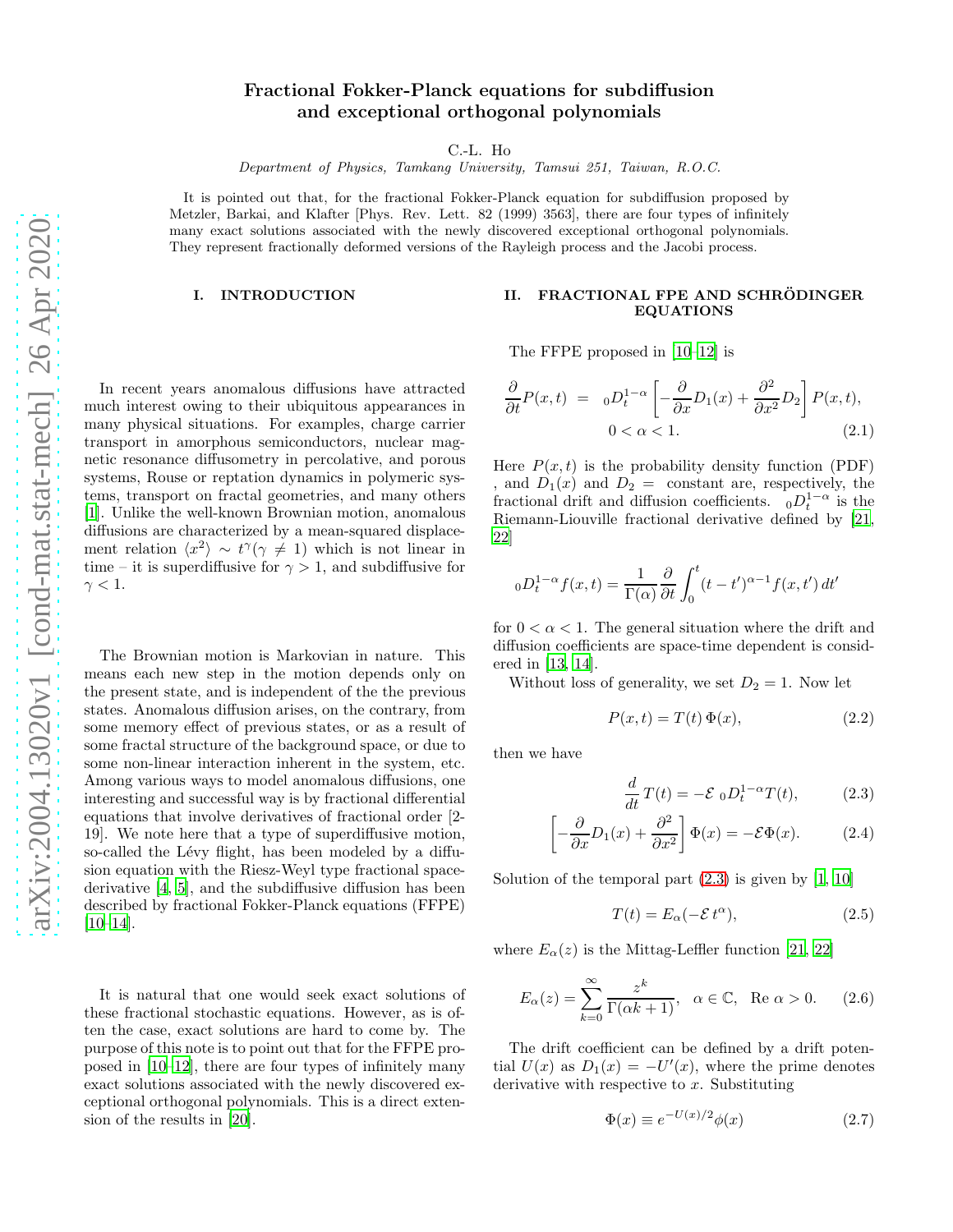2

into Eq. [\(2.4\)](#page-0-0), one finds that  $\phi$  satisfies the timeindependent Schrödinger equation  $H\phi = \mathcal{E}\phi$  with Hamiltonian  $H$  [\[20](#page-3-6), [23](#page-3-10)]

$$
H = -\frac{\partial^2}{\partial x^2} + \frac{1}{4}U'(x)^2 - \frac{1}{2}U''(x).
$$

and eigenvalue  $\mathcal{E}$ .  $\phi_0 = \exp(-U(x)/2)$  is the zero mode of *H*:  $H\phi_0 = 0$ .

Thus the FFPE can be exactly solved if the corresponding Schrödinger equation is exactly solvable. One needs only to link the  $U(x)$  in the Schrödinger system with the drift coefficient  $D_1(x) = -U'(x)$  in the FFPE. Particularly, those related to the exceptional orthogonal polynomials discussed in [\[20](#page-3-6)] can be carried over directly, and hence an infinitely number of exactly solvable FFPE are found.

Let  $\mathcal{E}_n$  and  $\phi_n$   $(n = 0, 1, 2, ...)$  be the eigenvalues and eigenfunctions of  $H$ , then the solution of Eq. [\(2.1\)](#page-0-1) is [\[1](#page-3-0), [10,](#page-3-3) [20](#page-3-6)]

<span id="page-1-1"></span>
$$
P(x,t) = \phi_0(x) \sum_n c_n \phi_n(x) E_\alpha(-\mathcal{E}_n t^\alpha).
$$
 (2.8)

with constant coefficients  $c_n$   $(n = 0, 1, ...)$ 

<span id="page-1-0"></span>
$$
c_n = \int_{-\infty}^{\infty} \phi_n(x) \left( \phi_0^{-1}(x) P(x, 0) \right) dx. \tag{2.9}
$$

Note that  $c_0 = \int_{-\infty}^{\infty} P(x,0)dx = 1$ . The stationary distribution, corresponding to  $\mathcal{E}_0 = 0$ , is  $P_0(x) = \phi_0^2(x) =$  $\exp(-U(x))$  (with  $\int P_0(x) dx = 1$ ), which is obviously independent of  $\alpha$ .

In this paper we shall be interested in the initial profile given by the  $\delta$ -function

$$
P(x,t) = \delta(x - x_0),\tag{2.10}
$$

which corresponds to the situation where the particle performing the stochastic motion is initially located at the point  $x_0$ . From Eqs. [\(2.9\)](#page-1-0) and [\(2.8\)](#page-1-1) we have

$$
c_n = \phi_0^{-1}(x_0)\phi_n(x_0), \qquad (2.11)
$$

and

<span id="page-1-2"></span>
$$
P(x,t) = \phi_0(x)\phi_0^{-1}(x_0) \sum_n \phi_n(x_0)\phi_n(x)E_\alpha(-\mathcal{E}_n t^\alpha).
$$
\n(2.12)

The fractional Ornstein-Uhlenbeck process with  $U(x) = x^2/2$  have been discussed in [\[1,](#page-3-0) [10](#page-3-3)]. Here we would like to extend the solvable cases to those related to the singled-indexed exceptional orthogonal polynomials, which turn out to be fractional generalisation of the Rayleigh process [\[24\]](#page-3-11) and the Jacobi process [\[25\]](#page-3-12).

## III. FFPES WITH EXCEPTIONAL ORTHOGONAL POLYNOMIALS

Discoveries of the so-called exceptional orthogonal polynomials, and the quantal systems related to them, have been among the most interesting developments in mathematical physics in recent years [24-38]. Unlike the classical orthogonal polynomials, these new polynomials have the remarkable properties that they start with degree  $\ell = 1, 2, \ldots$  polynomials instead of a constant, and yet they still form complete sets with respect to some positive-definite measure. The first new polynomials are associated with a single index  $\ell$ , but soon new polynomials with multiple indices were discovered. For a review of these polynomials, please see e.g., Ref. [\[40–](#page-3-13)[42\]](#page-3-14).

The new polynomials that fit in the construction described in the last section are the single-indexed ones. There are four basic families of the single-indexed exceptional orthogonal polynomials: two associated with the Laguerre types (termed the L1 and L2 types) , and the other two with the Jacobi types (termed the J1 and J2 types). Quantal systems associated with the Laguerretype exceptional orthogonal polynomials are related to the radial oscillator, while the Jacobi-types are related to the Darboux-Pöschl-Teller potential. The corresponding FPEs describe the generalized Rayleigh process, and the generalized Jacobi process, respectively.

The eigenfunctions of the corresponding Schrödinger equations are given by

$$
\phi_{\ell,n}(x;\boldsymbol{\lambda}) = N_{\ell,n}(\boldsymbol{\lambda})\phi_{\ell}(x;\boldsymbol{\lambda})P_{\ell,n}(\eta(x);\boldsymbol{\lambda}),\qquad(3.13)
$$

where  $\eta(x)$  is a function of x,  $\lambda$  is a set of parameters of the systems,  $N_{\ell,n}(\lambda)$  is a normalization constant,  $\phi_{\ell}(x; \lambda)$  is the asymptotic factor, and  $P_{\ell,n}(x; \lambda)$  is the polynomial part of the wave function, which is given by the exceptional orthogonal polynomials. When  $\ell = 0$ ,  $P_{0,n}(x;\lambda)$  are simply the ordinary classical orthogonal polynomials of the corresponding quantal systems, with  $P_{0,0}(x;\lambda) = \text{constant}$ . When  $\ell > 0$ ,  $P_{\ell,n}(x;\lambda)$  is a polynomial of degree  $\ell + n$ . The PDF [\(2.12\)](#page-1-2) for these generalized systems are

$$
P(x,t) = \phi_{\ell}^2(x;\lambda) P_{\ell,0}(\eta;\lambda) P_{\ell,0}^{-1}(\eta_0;\lambda)
$$
 (3.14)  
 
$$
\times \sum_{n=0}^{\infty} N_{\ell,n}(\lambda)^2 P_{\ell,n}(\eta;\lambda) P_{\ell,n}(\eta_0;\lambda) E_{\alpha}(-\mathcal{E}_n t^{\alpha}).
$$

Infinite number of exactly solvable FFPE's can be constructed in terms of these four sets if new polynomial, using the basic data of these four systems summarized in [\[20\]](#page-3-6).

Here we shall only illustrate the construction with the L1 Laguerre polynomials.

The function  $U(x)$  that generates the original radial oscillator potential is

$$
U_0(x; g) = x^2 - 2g \log x, \ \ 0 < x < \infty. \tag{3.15}
$$

The exactly solvable Schrödinger equations associated with the deformed radial oscillator potential are defined by  $(\ell = 1, 2, ...)$ 

<span id="page-1-3"></span>
$$
U_{\ell}(x; g) = x^2 - 2(g + \ell) \log x - 2 \log \frac{\xi_{\ell}(\eta; g + 1)}{\xi_{\ell}(\eta; g)}.
$$
 (3.16)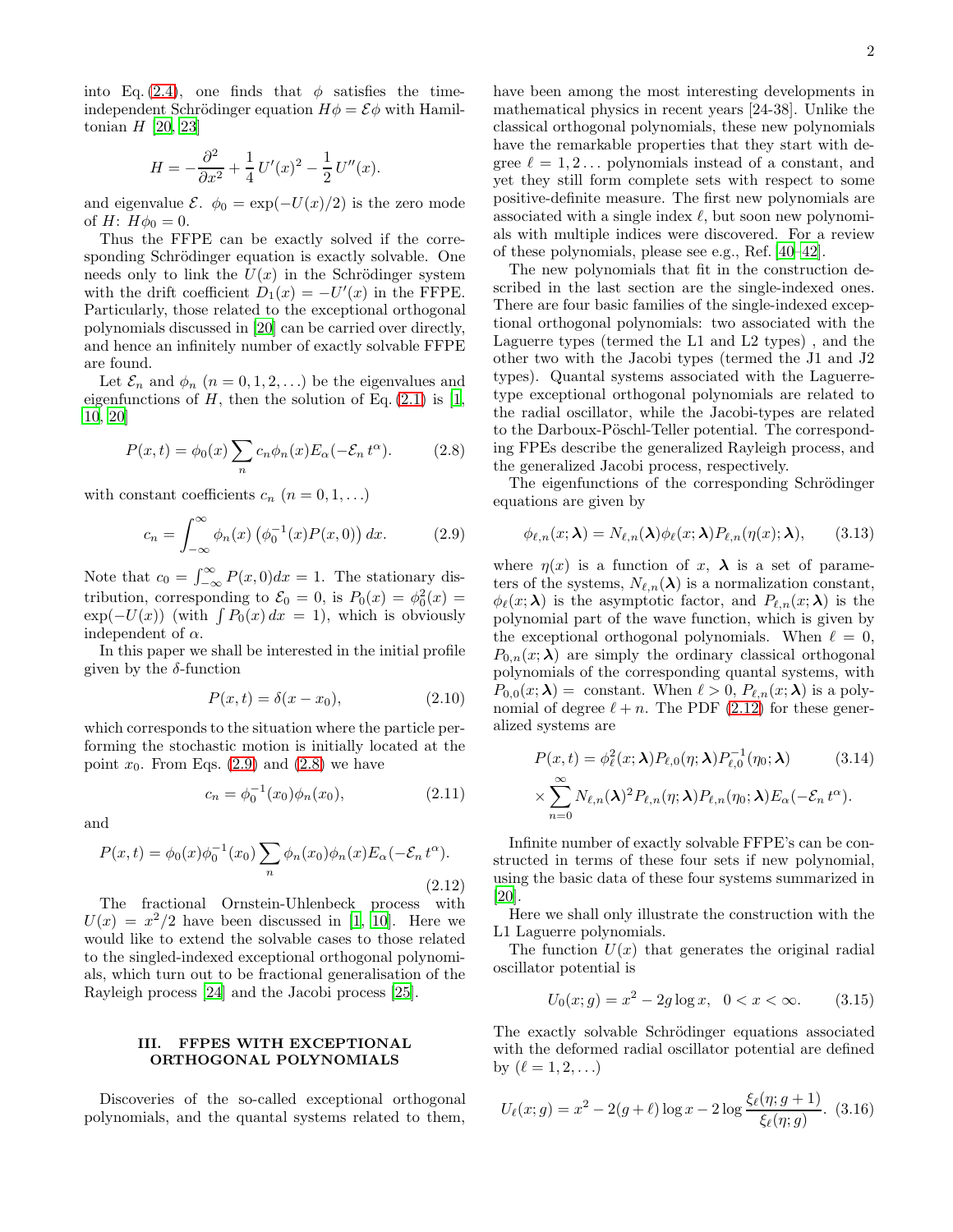Here  $\lambda = g > 0$  and  $\eta(x) \equiv x^2$  and  $\xi_{\ell}(\eta; g)$  is a deforming function, which for  $L1$  type is given by

$$
\xi_{\ell}(\eta; g) = L_{\ell}^{(g+\ell-\frac{3}{2})}(-\eta). \tag{3.17}
$$

The eigen-energies are  $\mathcal{E}_{\ell,n}(g) = \mathcal{E}_n(g+\ell) = 4n$ , which are independent of g and  $\ell$ . Hence the deformed radial oscillator is iso-spectral to the ordinary radial oscillator. The eigenfunctions are given by

$$
\phi_{\ell,n}(x;g) = N_{\ell,n}(g)\phi_{\ell}(x;g)P_{\ell,n}(\eta;g), \qquad (3.18)
$$

$$
\phi_{\ell}(x; g) \equiv \frac{e^{-\frac{1}{2}x^2} x^{g+\ell}}{\xi_{\ell}(x^2; g)}, \tag{3.19}
$$

where the corresponding exceptional Laguerre polynomials  $P_{\ell,n}(\eta;g)$  ( $\ell=1,2,..., n=0,1,2,...$ ) can be expressed as a bilinear form of the classical associated Laguerre polynomials  $L_n^{\alpha}(\eta)$  and the deforming polynomial  $\xi_{\ell}(\eta; g)$ , as given in [\[33\]](#page-3-15):

$$
P_{\ell,n}(\eta; g) = \xi_{\ell}(\eta; g+1) P_n(\eta; g+\ell-1) -\xi_{\ell}(\eta; g) \partial_{\eta} P_n(\eta; g+\ell-1), \quad (3.20)
$$

where  $P_n(\eta; g) \equiv L_n^{(g-\frac{1}{2})}(\eta)$ . The polynomials  $P_{\ell,n}(\eta; g)$ are degree  $\ell + n$  polynomials in  $\eta$  and start at degree  $\ell$ :  $P_{\ell,0}(\eta;q) = \xi_{\ell}(\eta;q+1)$ . They are orthogonal with respect to certain weight functions, which are deformations of the weight function for the Laguerre polynomials (for details, see [\[33\]](#page-3-15)). From the orthogonality relation of  $P_{\ell,n}(\eta;g)$ , we get the normalization constants [\[33](#page-3-15)]

$$
N_{\ell,n}(g) = \left[ \frac{2n!(n+g+\ell-\frac{1}{2})}{(n+g+2\ell-\frac{1}{2})\Gamma(n+g+\ell+\frac{1}{2})} \right]^{\frac{1}{2}}.
$$
\n(3.21)

The drift coefficient and PDF of the FFPE generated by the drift potential  $U_{\ell}(x)$  in Eq. [\(3.16\)](#page-1-3) is

<span id="page-2-0"></span>
$$
D^{(1)}(x) = -2x + 2\frac{g+\ell}{x}
$$
  
+ 
$$
4x \left( \frac{\partial_{\eta} \xi_{\ell}(\eta; g+1)}{\xi_{\ell}(\eta; g+1)} - \frac{\partial_{\eta} \xi_{\ell}(\eta; g)}{\xi_{\ell}(\eta; g)} \right)
$$
(3.22)

and

<span id="page-2-1"></span>
$$
P(x,t) = \phi_{\ell}^{2}(x; g) P_{\ell,0}(x^{2}; g) P_{\ell,0}^{-1}(x_{0}^{2}; g)
$$
 (3.23)  

$$
\times \sum_{n=0}^{\infty} N_{\ell,n}^{2} P_{\ell,n}(x^{2}; g) P_{\ell,n}(x_{0}^{2}; g) E_{\alpha}(-4nt^{\alpha}).
$$

In the limit  $\alpha \to 1, \ell \to 0$  for  $g = 1/2$ , we have  $\xi_{\ell}(x; g+)$ 1)  $\rightarrow$  0 and  $\xi_{\ell}(x;g)$   $\rightarrow$  0, and eqs. [\(3.22\)](#page-2-0) and [\(3.23\)](#page-2-1) reduce to the drift coefficient and PDF for the ordinary Rayleigh process,

$$
D^{(1)} = -2x + \frac{1}{x},
$$
\n
$$
P(x,t) = 2x e^{-x^2} \sum_{n=0}^{\infty} L_n(x^2) L_n(x_0^2) \exp(-4nt),
$$
\n(3.24)

where  $L_n(x)$  are the ordinary Laguerre polynomials.

#### IV. NUMERICAL RESULTS

In [\[20](#page-3-6)] we have studied how the Rayleigh process was deformed by  $\ell$ . Here the effect of different  $\alpha$  on the process is considered numerically for the original Rayleigh process  $(g = 1/2, \ell = 0)$ , and the  $\ell$ -deformed one  $(q = 1/2, \ell = 5)$ . The choice of  $\ell = 5$  is due to an observation noted in [\[20](#page-3-6)], explained below.

The drift coefficient is related to the negative slope of  $U_{\ell}(x)$  by  $D_2(x) = -U'_{\ell}(x)$ . So one can gain some qualitative understanding of how the peak of the probability density moves just from the sign of the slope of  $U_{\ell}(x)$ . The peak of  $p(x, t)$  tends to move to the right (left) when it is at a position x such that  $U'_{\ell}(x)$  is negative (positive), until the stationary distribution is reached.

Fig. 1 depicts  $U_{\ell}(x)$  for  $q = 0.5$  and  $\ell = 0$  (the original Rayleigh process), 1 and 5. Note that there can be sign change of the slope of the drift potential in certain region near the left wall. In such region, the peak of the probability density function will move in different directions for different  $\ell$ . Particularly, at  $x_0 = 1.2$ , the sign of the slope of  $U_5(x)$  is different from those of  $U_0(x)$  and  $U_1(x)$ . Thus one expects that for the initial profile  $P(x, 0) = \delta(x-x_0)$ with the peak initially located at  $x_0 = 1.2$ , the peak will move to the right for  $\ell = 5$  system, while for the other two values of  $\ell$ , the peak will move to the left.

Fig. 2 and 3 show how  $\alpha$  affects the Rayleigh process  $(g = 1/2, \ell = 0)$  and the  $\ell$ -deformed process  $(q = 1/2, \ell = 5)$ , respectively, . As expected, the peak moves to the left for the Rayleigh process, and to the right for the  $\ell$ -deformed one. Further, it is clear from the graphs that for  $0 < \alpha < 1$  the FFPE describes subdiffusive motion – the peaks for  $\alpha \neq 1$  move slower to the left that the Rayleigh motion in Fig. 2, while they move faster to the right in Fig. 3. And the smaller the value of  $\alpha$ , the slower the peak moves. From the last sub-figure it is obvious that the PDF at large times is the stationary distribution which is independent of  $\alpha$ .

### V. SUMMARY

In this note we have discussed the construction of four types of infinitely many exact solutions, associated with the newly discovered exceptional orthogonal polynomials, for the fractional Fokker-Planck equations for subdiffusion proposed in [\[10–](#page-3-3)[12\]](#page-3-5). They represent the fractionally deformed versions of the Rayleigh process and the Jacobi process.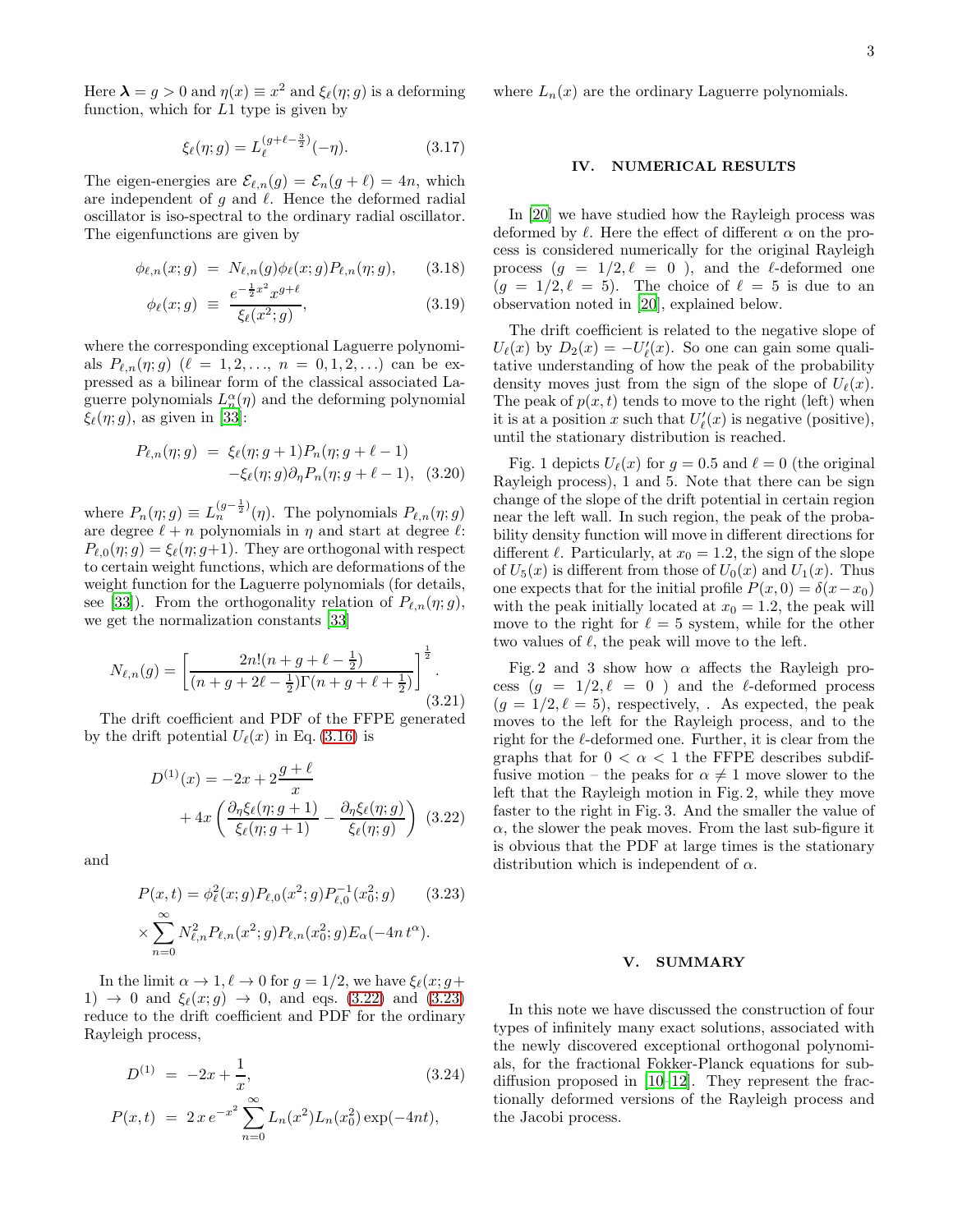- <span id="page-3-0"></span>[1] R. Metzler and J. Klafter, Phys. Rep. 339 (2000) 1.
- [2] W. Wyss, J. Math. Phys. 27 (1986) 2782.
- [3] W. Wyss, J. Math. Phys. 30 (1989) 134.
- <span id="page-3-1"></span>[4] A. Compte, Phys. Rev. E 53 (1996) 4191.
- <span id="page-3-2"></span>[5] R. Metzler, J. Klafter, and I. Sokolov, Phys. Rev. E 58 (1998) 1621.
- [6] E. Buckwar and Y. Luchko, J. Math Analysis Appl. 227 (1998) 81.
- [7] F. Mainard, Y. Luchko, , and G. Pagnini, Frac. Cal. Appl. Anal. 4 (2001) 153.
- [8] R. Gorenflo, Y. Luchko, F. Mainardi, J. Comput. Appl. Math. 118 (2000) 175.
- [9] J.-S. Duan, A.-P. Guo, and W.-Z. Yun, Abstract and Applied Analysis Vol 2014 (2014) 548126.
- <span id="page-3-3"></span>[10] R. Metzler, E. Barkai, J. Klafter, Phys. Rev. Lett. 82 (1999) 3563.
- [11] R. Metzler, E. Barkai, J. Klafter, Europhys. Lett. 46 (1999) 431.
- <span id="page-3-5"></span>[12] E. Barkai, R. Metzler, and J. Klafter, Phys. Rev. E 61 (2000) 132.
- <span id="page-3-9"></span>[13] A. Weron, M. Magdziarz and K. Weron, Phys. Rev. E 77 (2008) 036704
- <span id="page-3-4"></span>[14] B.I. Henry, T.A.M. Langlands, P. Straka. Phys. Rev. Lett. 105 (2010) 170602.
- [15] E. K. Lenzi, R. S. Mendes, Kwok Sau Fa, and L. C. Malacarne, and L.R. da Silva, J. Math. Phys. 44 (2003) 2179.
- [16] B.I. Henry and S.L. Wearne, Physica A 276 (2000) 448.
- [17] K. Seki, M. Wojcik, and M. Tachiya, J. Chem. Phys. 119 (2003) 2165.
- [18] I..M. Sokolov and J. Klafter, Phys. Rev. Lett. 97 (2006) 140602.
- [19] B. I. Henry, T. A.M. Langlands, S.L. Wearne. Phys. Rev. E 74 (2006) 031116.
- <span id="page-3-6"></span>[20] C.-I. Chou and C.-L. Ho, Int. J. Mod. Phys. B 27 (2013) 1350135.
- <span id="page-3-7"></span>[21] K.B. Oldham, J. Spanier, The Fractional Calculus, Academic Press, New York, 1974.

30

- <span id="page-3-8"></span>[22] K.S. Miller, B. Ross, An Introduction to the Fractional Calculus and Fractional Differential Equations, Wiley, New York, 1993.
- <span id="page-3-10"></span>[23] H. Risken, The Fokker-Planck Equation, 2nd. ed., Springer-Verlag, Berlin, 1996.
- <span id="page-3-11"></span>[24] L. Rayleigh, Philos. Mag. (Series 5) 32 (1891) 424.
- <span id="page-3-12"></span>[25] S. Karlin and H. E. Taylor, A Second Course in Stochastic Processes, 2nd ed. , Academic Press, New York, 1981.
- [26] D. Gómez-Ullate, N. Kamran and R. Milson, J. Math. Anal. Appl. 359 (2009) 352.
- [27] D. Gómez-Ullate, N. Kamran and R. Milson, J. Approx. Theory 162 (2010) 987.
- [28] C. Quesne, J. Phys. A41 (2008) 392001.
- [29] C. Quesne, SIGMA 5 (2009) 084.
- [30] S. Odake and R. Sasaki, Phys. Lett. B 679 (2009) 414.
- [31] S. Odake and R. Sasaki, Phys. Lett. B 684 (2009) 173.
- [32] D. Gómez-Ullate, N. Kamran and R. Milson, J. Phys. A 43 (2010) 434016.
- <span id="page-3-15"></span>[33] C-L. Ho, S. Odake and R. Sasaki, SIGMA 7 (2011) 107.
- [34] C.-L. Ho, Ann. Phys. 326 (2011) 797.
- [35] C.-L. Ho, Prog. Theor. Phys. 126 (2011) 185.
- [36] S. Odake and R. Sasaki, Phys. Lett. B 702 (2011) 164.
- [37] C. Quesne, Mod. Phys. Lett. A 26 (2011) 1843.
- [38] C. Quesne, Int. J. Mod. Phys. A A26 (2011) 5337.
- [39] D. Gómez-Ullate, N. Kamran and R. Milson, J. Math. Anal. Appl. 387 (2012) 410.
- <span id="page-3-13"></span>[40] C. Quesne, "Exceptional orthogonal polynomials and new exactly solvable potentials in quantum mechanics", communication at the Symposium Symmetries in Science XV, July 31-August 5, 2011, Bregenz, Austria. [arXiv:1111.6467](http://arxiv.org/abs/1111.6467) [math-ph].
- [41] R. Sasaki, "Exactly Solvable Quantum Mechanics", The Universe 2 (2014) No.2 2-32
- <span id="page-3-14"></span>[42] D. Gmez-Ullate and R. Milson, "Lectures on exceptional orthogonal polynomials and rational solutions to Painlev equations," [arXiv:1912.07597](http://arxiv.org/abs/1912.07597) [math-ph].

 $g=0.5$ 



FIG. 1: Plot of  $U_{\ell}(x)$  versus x for the L1 type FFPE with  $q = 1/2$  and  $\ell = 0$  (solid curve), 1 (dashed curve) and 5 (dotted curve)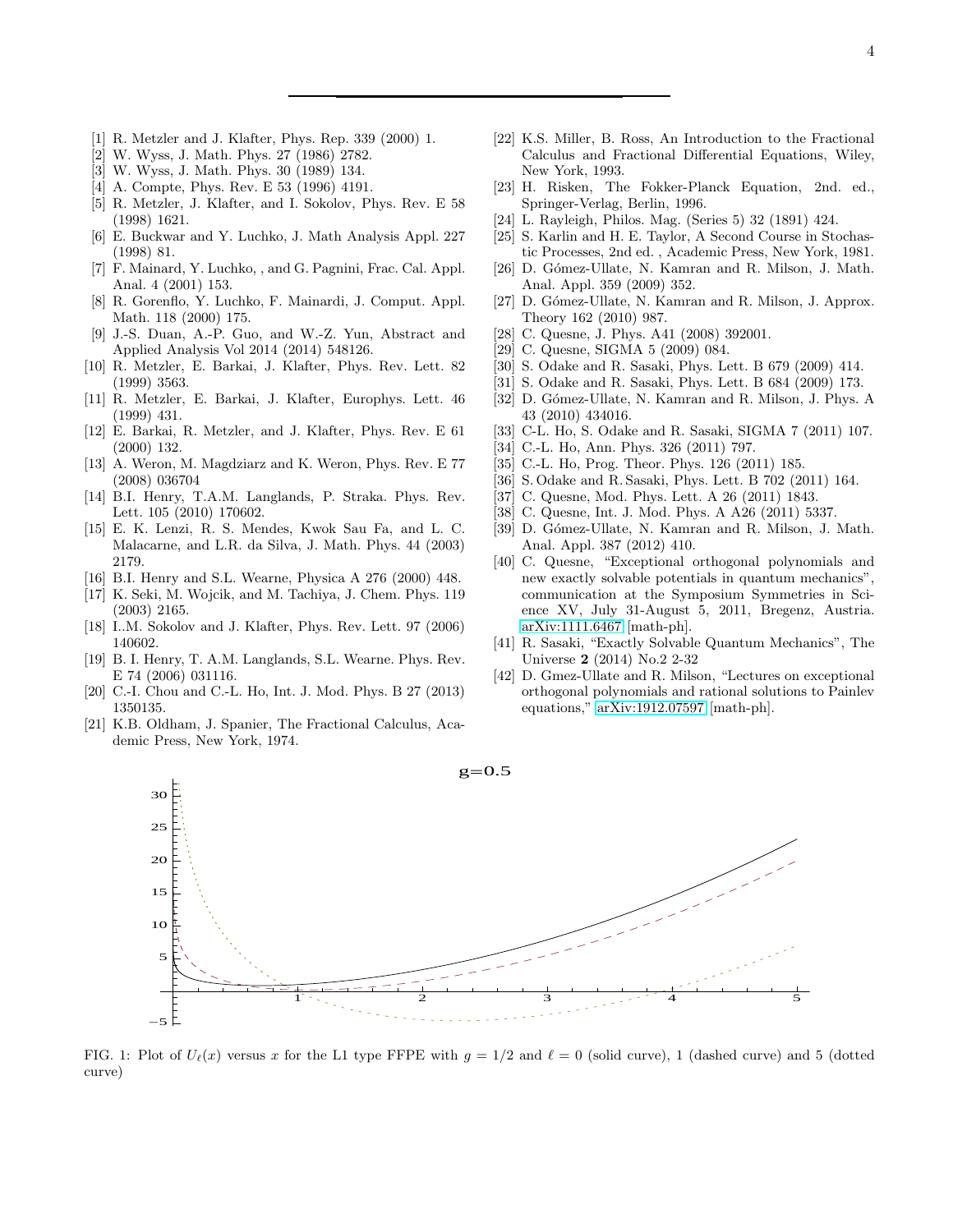

FIG. 2: Plots of  $P(x,t)$  at different times for the Rayleigh process with  $g = 0.5, \ell = 0, x_0 = 1.2, \alpha = 1$  (solid curve), 0.75 (dashed curve) and 0.25 (dotted curve). In Eq. [\(3.23\)](#page-2-1) 120 terms were used. The solid curve shown in the last sub-figure is the stationary distribution, independent of  $\alpha$ .